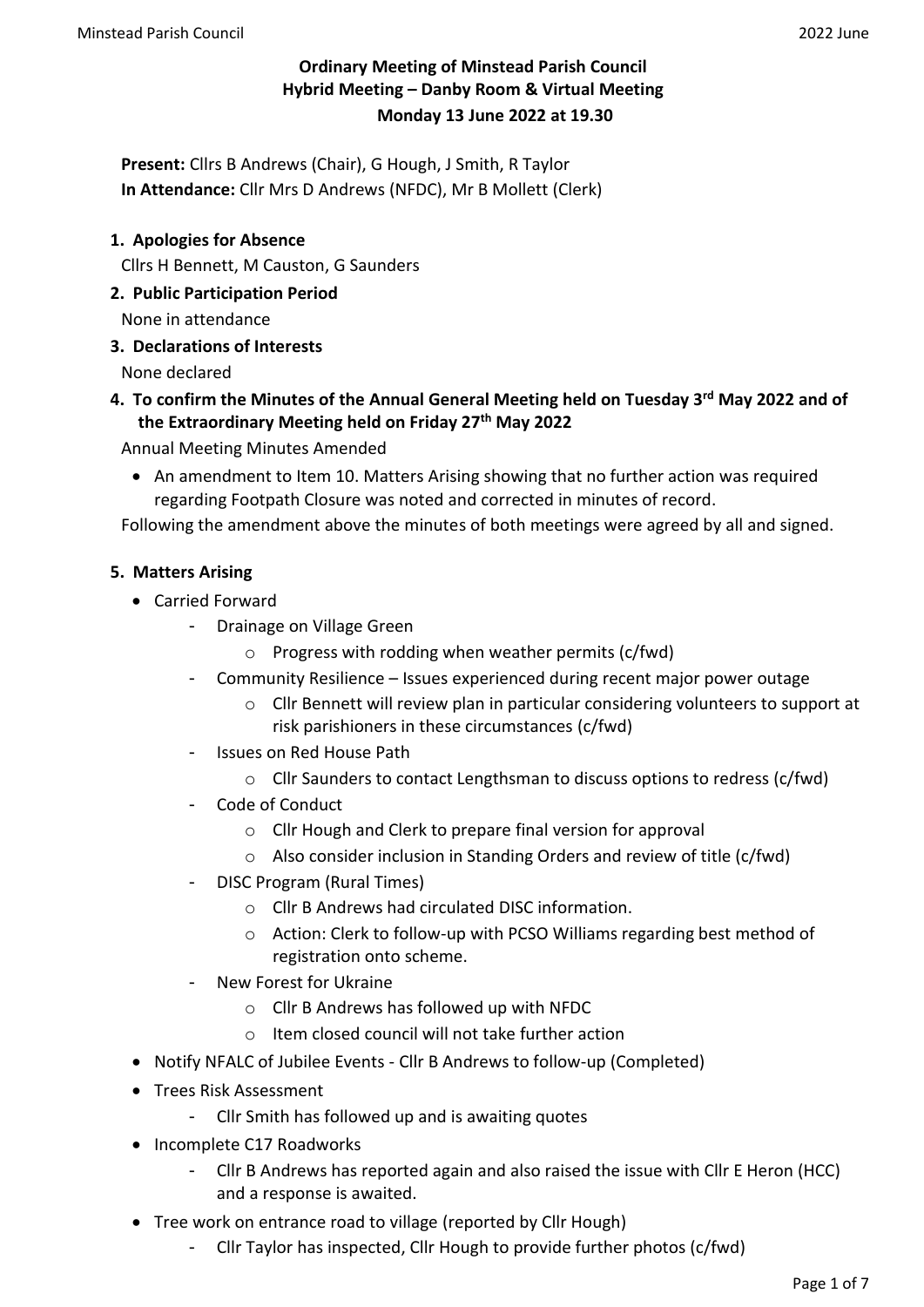- LTP(4) consultation required a response (due by 26 June)
	- Response submitted (Item Closed)
- "Take Your Litter Home" Signage Plans
	- Cllr B Andrews has followed-up on any plans for removal and response awaited (c/fwd)

# **6. Items Ongoing**

- Gigabit Scheme
	- No update
- Queens Green Canopy
	- *Cllr Taylor will follow-up with parishioners who have expressed an interest in establishing a "green" group.*
	- *Suspend this item until September.*

# **7. Reports from County/District Councillors**

Cllr E Heron (HCC): Provided the following report the day after the meeting **Hampshire County Councillor report**

**June 2022**

# **1. New leadership team at Hampshire County Council**

Following the retirement of Keith Mans, Councillor Rob Humby has been elected as the new leader of Hampshire County Council with Councillor Roz Chad as his deputy. Rob has been the Hampshire County Councillor for Bishops Waltham since 2013 and the County Council's Deputy Leader since May 2019.

This has led to a reshuffle of the HCC cabinet, which is now as follows:

Policy, Resources & Economic Development Rob Humby Children's Services Roz Chadd Highways Operations Nick Adams-King Climate Change & Sustainability Jan Warwick Transport & Environment Strategy Edward Heron Commercial Strategy, Estates & Property Steve Forster Performance, HR, Inclusion & Diversity Kirsty North Recreation, Heritage & Rural Affairs Russell Oppenheimer Adult Services & Public Health Liz Fairhurst

More detail as to the areas of responsibility for the Cabinet post can be found here. The new leader says that he is passionate about doing the best for the people, businesses and places that make Hampshire a great county. Following his election, he said: "My vision for Hampshire is to maintain our county as a successful, prosperous, and attractive place to live, work, study, play and visit - balancing economic success with care for the environment for the benefit of generations to come. I believe that a strong economy is essential to support excellent public services, provide high quality and inclusive employment and business opportunities, and to bringing prosperity to all of Hampshire's communities."

# **2. Homes for Ukraine update**

The County Council continues to work with key local partners to enable the provision of immediate support and assistance to Ukrainians arriving in Hampshire under the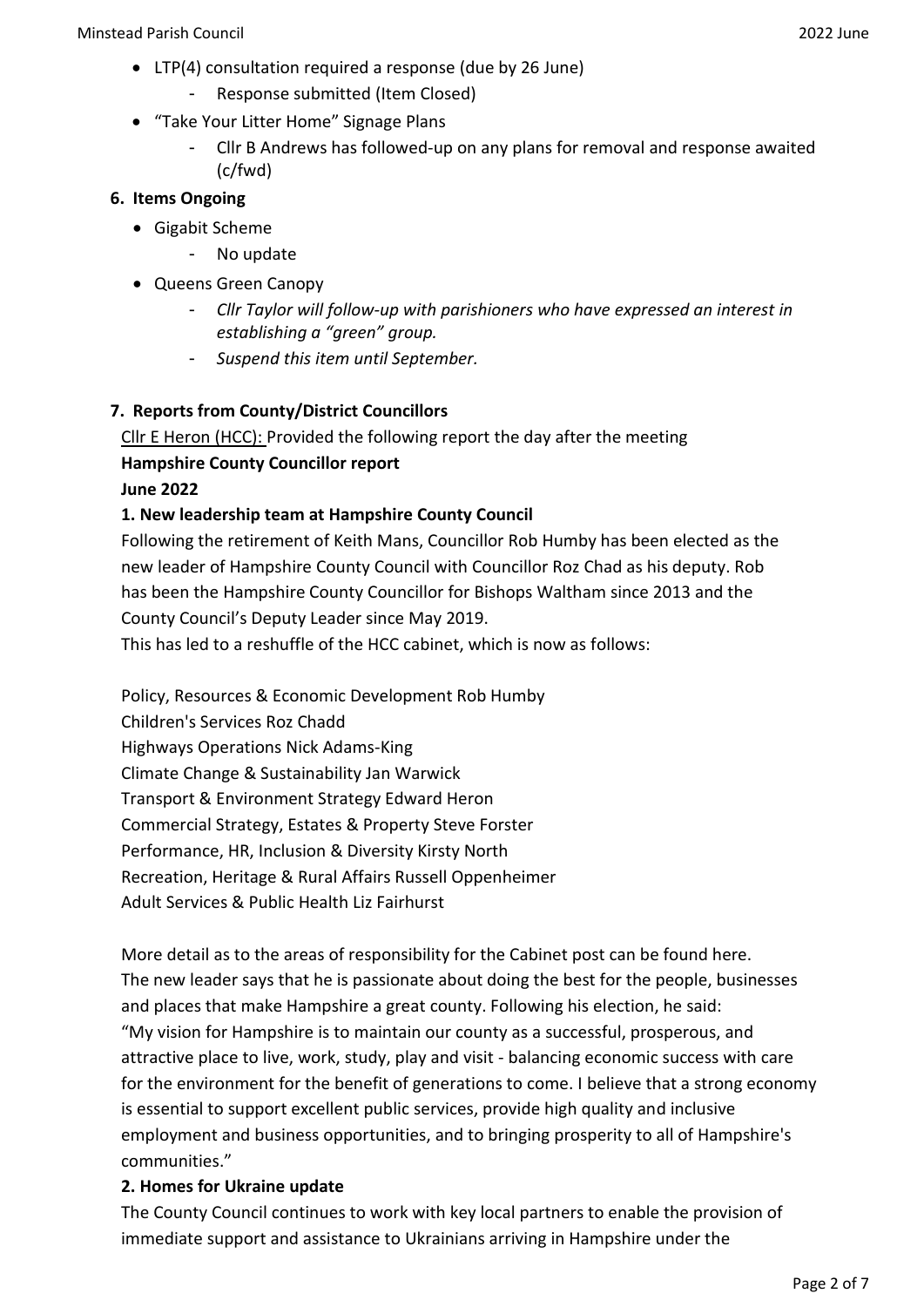Government's Homes for Ukraine scheme.

The latest available figures for visas issued are that as of 30 May 2022, 60,977 visas have been issued for England. 2,314 have been issued for Hampshire (from the 2,492 applications received) and 1,431 guests have arrived.

One recent initiative is that free bus pass travel within the wider Hampshire area will be available for Ukrainian refugees arriving in the county. Arrangements are being finalised with the county's three major bus operators - Stagecoach, First Bus and Bluestar – with the scheme due to launch shortly.

A reminder that communities can apply for grants of up to £5,000 to help Ukrainian families arriving - details are at https://www.hants.gov.uk/community/grants/grantslist/leaders-community-grants

# **3. Platinum Jubilee celebrations**

Celebrations have occurred across the county in honour of the Queen's Platinum Jubilee, from communities to care homes and including the lighting of beacons at the start of the four day holiday.

In related news, Hampshire's Record Office in Winchester is one of six landmark sites across the UK that have been awarded listed status by the Department of Digital, Culture, Media and Sport to commemorate Her Majesty's 70-year reign. The award-winning building, designed by the County Council, was opened by Queen Elizabeth II in 1993.

## **4. Grants available to help communities in need**

Local groups are being urged to apply for grants that will help them support those in most need in their communities. £300,000 is being made available for projects that will help those facing food and fuel poverty, particularly in rural areas, up to September 2022. The latest community grants are funded by the £7.12million Household Support Fund, provided to Local Authorities by the Department for Work and Pensions to support vulnerable households, especially with the cost of food and energy bills.

The deadline for applying for a community grant is 29 July 2022. Organisations wishing to find out more should go to the connect4communities website for the full guidance and application form.

# **5. £0.25 million investment fund for community energy projects**

An investment fund, to support community run renewable energy projects in Hampshire, is to be established by Hampshire County Council. The 'Revolving Community Energy Fund' will invest up to £25,000 for any individual community project being launched in Hampshire as part of the Community Energy Pathways project.

The aim of the fund is to stimulate significant community investment in renewable energy across Hampshire. Investment in a share offer will enable a community to operate a renewable energy scheme and earn income. Once a scheme is operational, it should then attract additional shareholders and/or secure borrowing against the assets of the existing scheme, enabling it to be extended to a wider community base. For more information, email climatechange@hants.gov.uk

# **6. Consultation on Hampshire County Council's draft Catchment Management Plans**

The County Council published its updated Local Flood and Water Management Strategy in 2020. Following on from the Local Flood and Water Management Strategy and its recommendations, Hampshire County Council has produced draft Catchment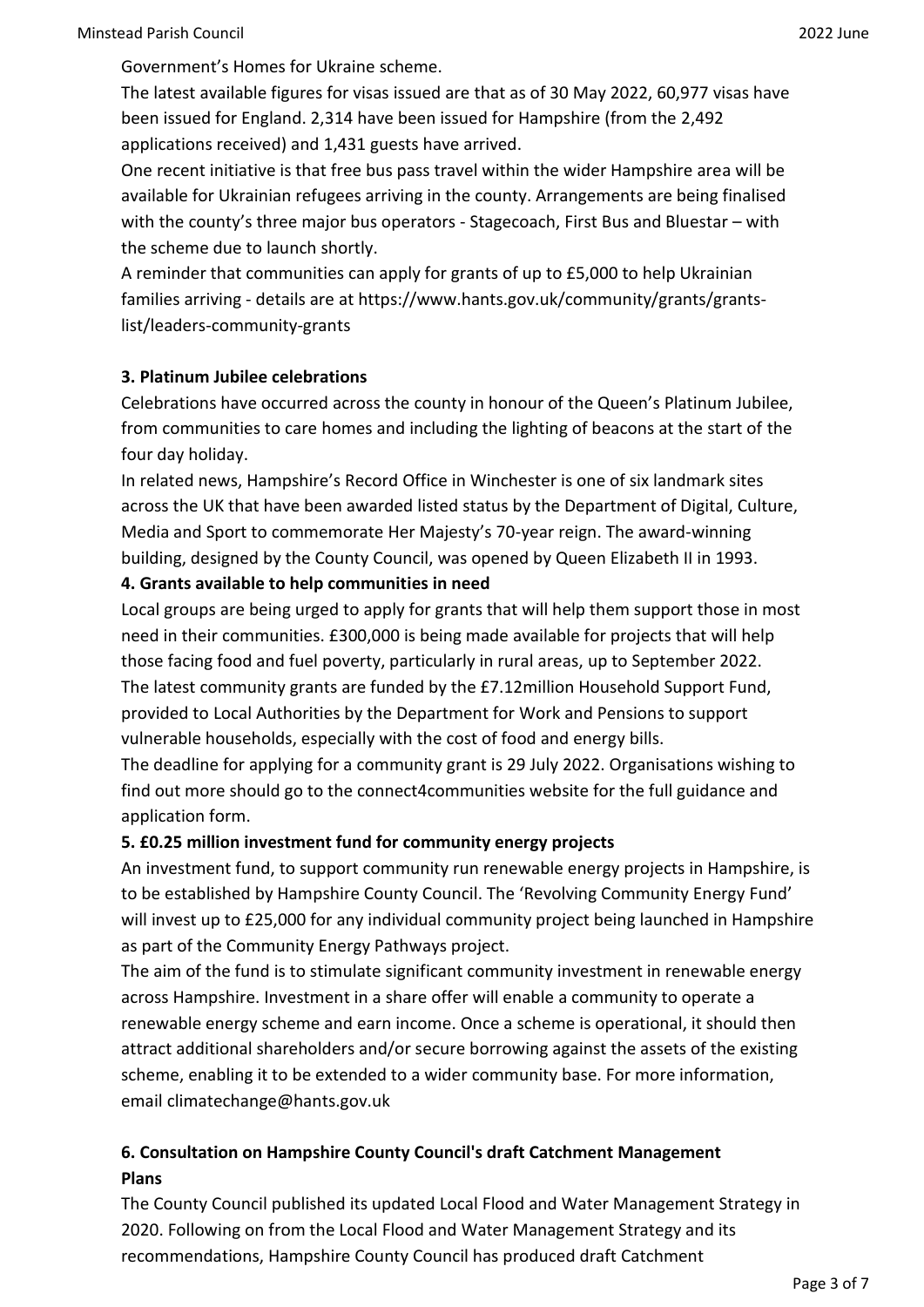Management Plans for the 18 river catchments in Hampshire. These plans provide an assessment of flood risk from a range of flooding sources and has been used to identify 66 Priority Areas across Hampshire where specified actions and stricter policies could be applied.

The webpage has been set up to allow our partners and residents of Hampshire to review the Catchment Management Plans and their supporting documents. If you are interested in commenting, please respond to the survey to let us know what you think of Hampshire's proposed methods of managing water and flood risk across the County.

Please visit the consultation web page

https://www.hants.gov.uk/aboutthecouncil/haveyoursay/consultations/catchmentmanagement-plans

The Catchment Management Plans will be open for consultation until 21st July 2022.

## Cllr Mrs Andrews (NFDC): Cllr Andrews provided the following report

On Thursday 16th June the Waste Strategy will go before the Environment Panel. This will give the public the chance to speak and listen to the proposal.

Nothing will happen until mid-2024 because the Government have still not made clear their expectations on recycling and we have been waiting to build a new Material Recovery Facility (MRF) which will be in Eastleigh will not be functional until that date. An informative video is available on You tube if you search for New Forest Waste Strategy 2022. More details are on the Council's website.

The proposed Totton Regeneration continues with a walk about on the 14th June to include Local Totton councillors, the Portfolio holder for Planning Regeneration and Infrastructure, CEO Kate Ryan and Leader of the Council Edward Heron.

During the summer consultants will be talking to residents to learn more about how they see the future and any things they feel important to change.

### **8. Reports from Parish Representatives**

- Cricket Pitch Cllr Taylor provided an update on activity preparing for removal of practice wicket and advised that Cadnam Cricket Club (CCC) has also received an HMRC tax letter regarding usage of the ground. Cllr Taylor to advise CCC to contact Clerk for assistance.
- Website Cllr Smith reviewing GDPR status

# **9. Report from Lengthsman**

Lengthsman advised that some clearing work has been done on Bull Lane path, but that restricted further activity was restricted due to health issues.

### **10. Village Fete**

- The following was agreed:
	- o A council sub-committee is established with Cllr Saunders representing the council along with parishioner support.
	- o Cllr Smith also agreed to join the committee if required

### **11. Regulatory Documents Status Update**

Clerk provided an update to which documents still outstanding for review. Cllrs will be contacted individually to ensure this is completed before July meeting.

### **12. Training Support for Clerk**

The council agreed to support the Clerk undertaking CILCA training. This will include administrative and financial support.

Proposed Cllr Taylor and Seconded by Cllr Smith and agreed by all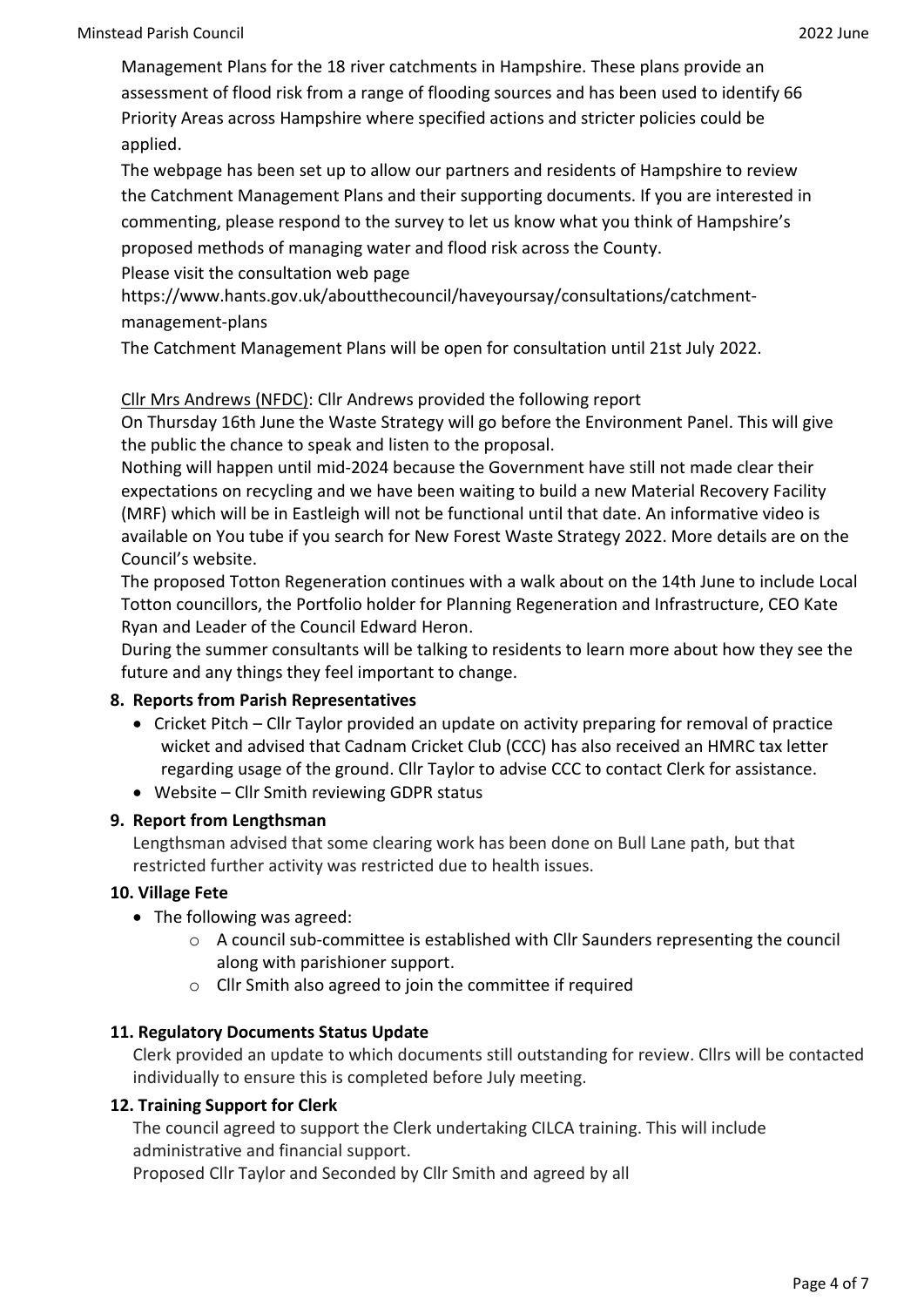#### **13. Planning**

**Decisions None Applicable**

#### **Decision Awaited**

**18/00954** Petrol Station, Ringwood Road. Single storey rear extension to sales building to provide sandwich bar.

**21/01041** Broadwood, Church Lane, Minstead, SO43 7FY

**21/01081** Park Farm House, Lyndhurst Road, Minstead, Lyndhurst, SO43 7FY

**22/00037** LITTLE SKYMERS, STONEY CROSS PLAIN ROAD, NEWTOWN, MINSTEAD, SO43 7GF

**22/00254** Land Adjacent Brambletye, Emery Down, SO43 7GA

#### **Amended Planning Applications**

**21/00128** Mill Lane Cottage. 1no. outbuilding; demolition of 2no. outbuildings

**Response: 5 – Accept the NPA Officers decision** but suggest if approved a condition should be applied that usage is to be incidental to the main house and this outbuilding should not be a habitable dwelling.

# **New Planning Applications**

**22/00201** Garden Cottage, Ringwood Road, Stoney Cross, Lyndhurst, SO43 7GN

Single storey extension; loggia; patio; replace 1no. window with doors

**Response: Request deferral,** awaiting parish briefing note and clarification of ecology reports or licence **22/00334** NORTH LODGE, LYNDHURST ROAD, MINSTEAD, SO43 7FY

Single storey extension; replacement post and rail fencing

**Response: 4 – Recommend Refusal** for following reasons:

a) Concern over light pollution within conservation environment

b) We are opposed to the replacement of estate fencing and its impact on streetscene and local distinctiveness which appears to be in conflict with SP17 and also not in line with Design Guide Principle Section 7.

### **Trees**

**CONS/22/0225** Whitethorn, Church Lane, Minstead, Lyndhurst, SO43 7FY Fell 1 x Silver Birch tree **Response:** Raise no objection

### **14. Correspondence**

To Read: 1 additional update introduced for circulation

#### **15. Finance**

#### • **Payments approved between meetings (by email)**

|                         | Flag replacement (re-imburse)                | £93.53  |  |  |  |  |  |
|-------------------------|----------------------------------------------|---------|--|--|--|--|--|
| $\bullet$               | Insurance Renewal (Came & Co)                | £866.32 |  |  |  |  |  |
| • Payments for approval |                                              |         |  |  |  |  |  |
|                         | HALC Training Invoices (x2)                  | £522.00 |  |  |  |  |  |
| $\bullet$               | Hall Room Rental (x2)                        | £560.96 |  |  |  |  |  |
| $\bullet$               | Clerk Travel Expenses - 2 x Training Courses |         |  |  |  |  |  |
|                         | 40 miles @ 0.45/mile                         | £18.00  |  |  |  |  |  |
|                         | 68miles @ 0.45/mile                          | £30.60  |  |  |  |  |  |
|                         |                                              |         |  |  |  |  |  |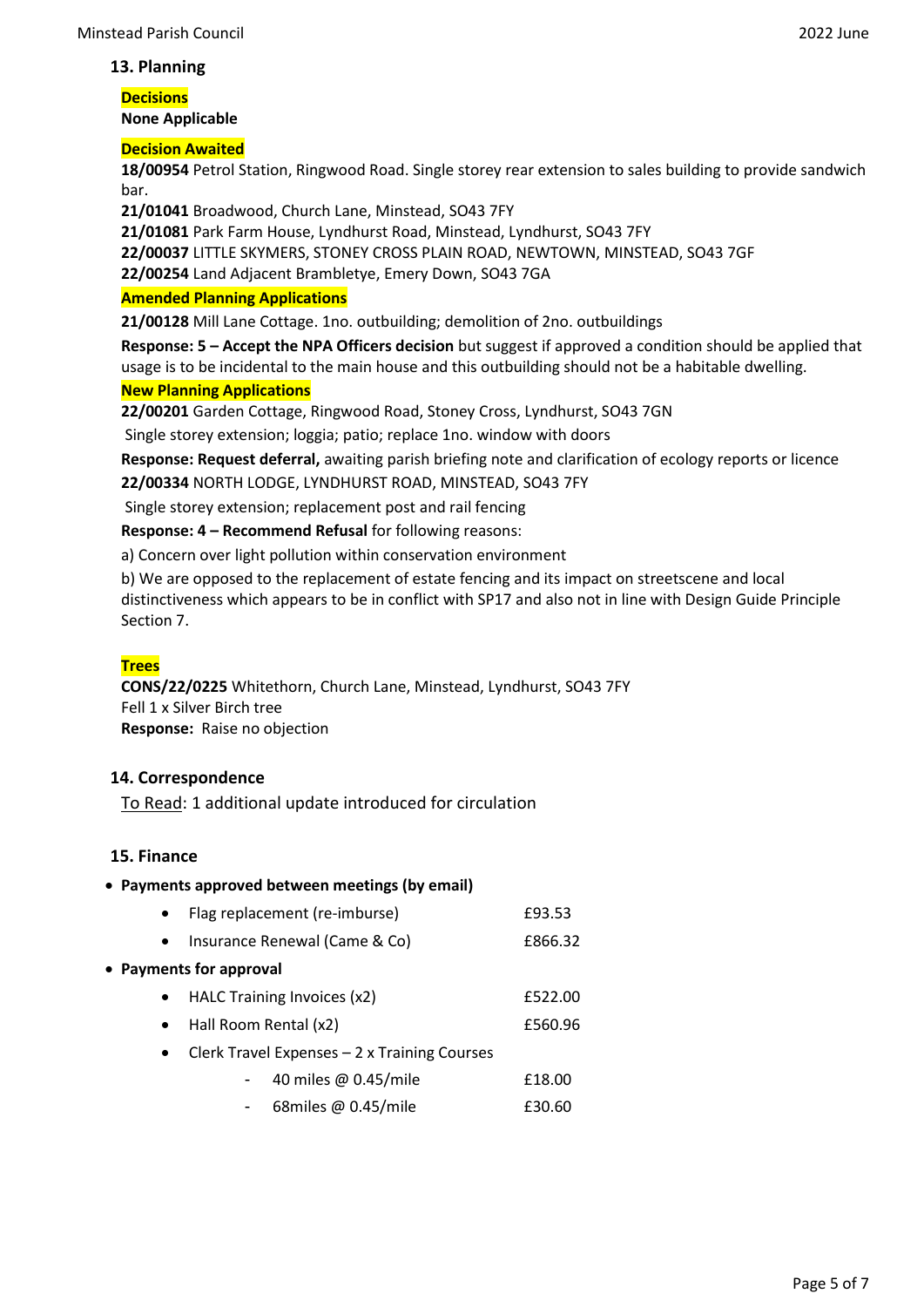|                                                 | £          | £             | £          |           |           |
|-------------------------------------------------|------------|---------------|------------|-----------|-----------|
|                                                 | <b>Net</b> | <b>VAT</b>    |            |           |           |
|                                                 |            | (recoverable) |            | Paid By   | Auth'd By |
| <b>Balance as at 30 April</b>                   |            |               | 41086.44   |           |           |
| <b>Receipts:</b>                                |            |               |            |           |           |
| Cllr D Andrews (NFDC)<br>Jubilee Donation       |            |               | 250.00     |           |           |
| <b>Standing Order/Direct Debit</b><br>payments: |            |               |            |           |           |
| SOs: Salaries and expenses                      | 541.85     |               | 541.85     |           |           |
| <b>Debit card payment:</b>                      |            |               | 0.00       |           |           |
| 1&1 IONOS: Monthly Fee                          | 5.00       | 1.00          | 6.00       | BM        |           |
| <b>Cheques/Online payments:</b>                 |            |               |            |           |           |
| <b>HALC Membership</b>                          | 317.76     |               | 317.76     | ВM        | <b>HB</b> |
| JK Murray (I/Audit)                             | 195.00     |               | 195.00     | ВM        | <b>HB</b> |
| <b>B Mollett (Travel Expenses)</b>              | 23.40      |               | 23.40      | <b>HB</b> | <b>RT</b> |
| A Ferguson (Flag Re-imburse)                    | 77.94      | 15.59         | 93.53      | <b>BA</b> | <b>RT</b> |
| Came & Co (Insurance)                           | 866.32     |               | 866.32     | ВM        | <b>RT</b> |
| Minstead Hall (Jubilee Dontn)                   | 250.00     |               | 250.00     | ВM        | RT.       |
| Community Shop (Jubilee Tea Dontn)              | 500.00     |               | 500.00     | BM        | <b>BA</b> |
| <b>Total payments for May 2022</b>              | 660.38     | 4.52          | 2793.86    |           |           |
| <b>Balance after payments</b>                   |            |               | £38,542.58 |           |           |
| (plus £6,000 in reserve)                        |            |               |            |           |           |

#### • **Payments**

- It was noted that the Hall Room Rental Invoice (£560.96) was incorrectly stated and removed from approval list
- Approval of all other payments was proposed by Cllr B Andrews, seconded by Cllr Taylor and agreed by the meeting

### • **Receipts & Payments May 2022**

• Approval proposed by Cllr B Andrews, seconded by Cllr Taylor and agreed by the meeting

### **16. Matters raised by Councillors**

- Cllr Taylor suggested that newsletter include statement that council would not be organising a community "ragwort pull" this year but any parishioners should pull and dispose appropriately any ragwort on their properties.
	- Action: Cllr Causton to include in next newsletter
- Cllr Taylor noted that landowners are able to designate their own public paths. *Action: Cllr B Andrews follow up with Glebe landowners to see if they wish to designate paths on their property.*
- Cllr Smith will again follow-up and publicise the issue of C17 entrance and state of Running Hill cattlegrid.
- Bike Security Forums should be publicised *Action: Cllrs Causton and Hough to publicise through Facebook and Newsletter*
- Catchment Management Plan *Action: Cllr Taylor to review on behalf of council*